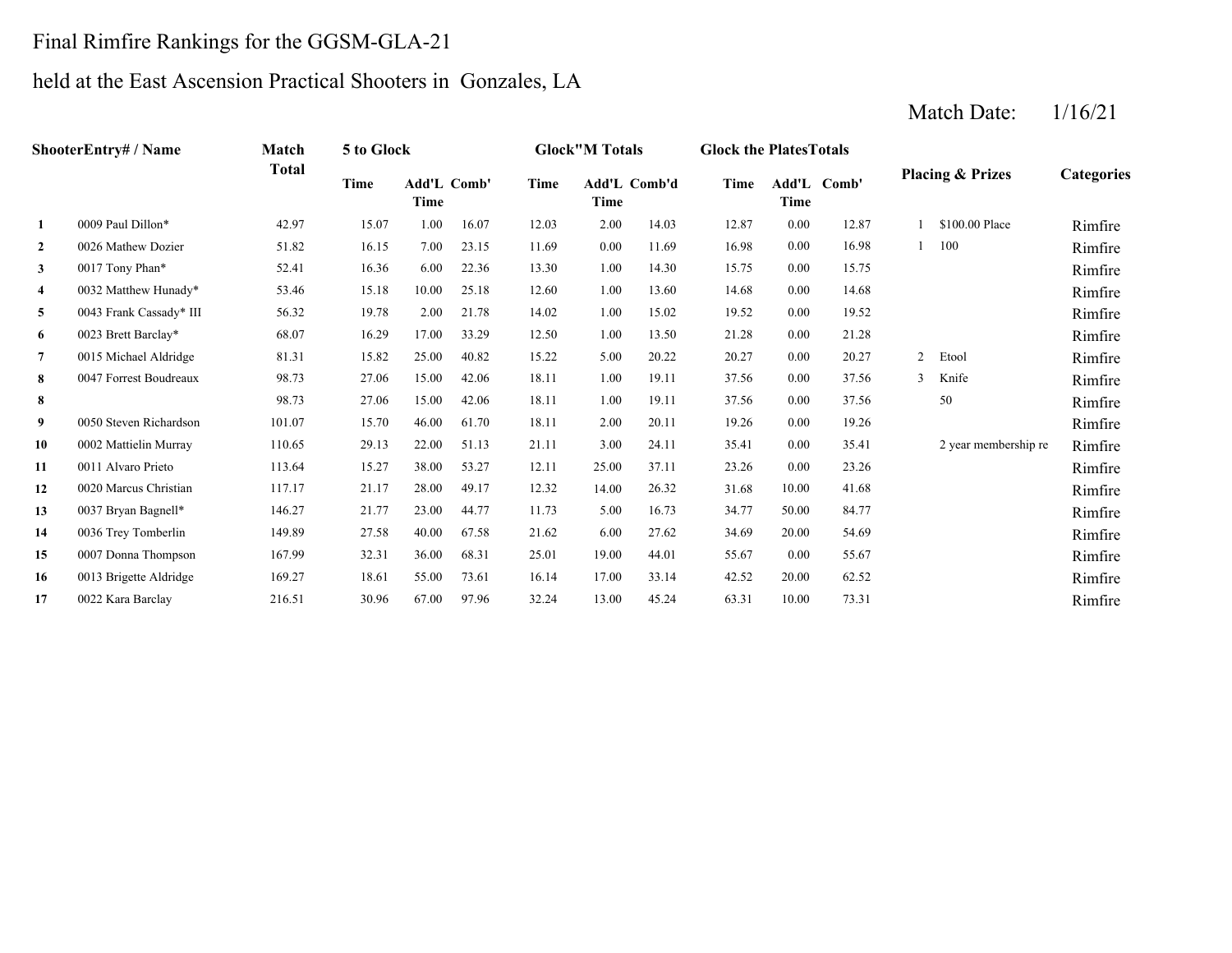# Final GLOCK Girls Rankings for the GGSM-GLA-21

# held at the East Ascension Practical Shooters in Gonzales, LA

| <b>ShooterEntry# / Name</b> |                         | Match  | 5 to Glock |                     |        |       | <b>Glock</b> "M Totals |              | <b>Glock the Plates Totals</b> |                        |        |                             |       |
|-----------------------------|-------------------------|--------|------------|---------------------|--------|-------|------------------------|--------------|--------------------------------|------------------------|--------|-----------------------------|-------|
|                             |                         | Total  | Time       | Add'L Comb'<br>Time |        | Time  | Time                   | Add'L Comb'd | Time                           | Add'L<br>Comb'<br>Time |        | <b>Placing &amp; Prizes</b> |       |
| 1                           | 0028 Barbara Thibodaux* | 71.84  | 25.27      | 5.00                | 30.27  | 19.04 | 2.00                   | 21.04        | 20.53                          | 0.00                   | 20.53  |                             | 100   |
| $\mathbf{2}$                | 0003 Mattielin Murray   | 110.86 | 29.95      | 16.00               | 45.95  | 24.32 | 1.00                   | 25.32        | 39.59                          | 0.00                   | 39.59  |                             | 100   |
| $\mathbf{3}$                | 0014 Brigette Aldridge  | 112.06 | 24.63      | 30.00               | 54.63  | 22.66 | 3.00                   | 25.66        | 31.77                          | 0.00                   | 31.77  |                             | Etool |
| $\overline{4}$              | 0054 Jane Bailey        | 140.62 | 36.72      | 16.00               | 52.72  | 25.11 | 8.00                   | 33.11        | 44.79                          | 10.00                  | 54.79  |                             | Knife |
| 5                           | 0008 Donna Thompson     | 240.38 | 38.36      | 63.00               | 101.36 | 30.09 | 22.00                  | 52.09        | 66.93                          | 20.00                  | 86.93  |                             |       |
| 6                           | 0012 Stacy Reeves       | 252.61 | 28.47      | 27.00               | 55.47  | 21.25 | 2.00                   | 23.25        | 83.89                          | 90.00                  | 173.89 |                             |       |
| $\overline{7}$              | 0052 Maggie Jouette     | 402.67 | 72.65      | 109.00              | 181.65 | 52.52 | 21.00                  | 73.52        | 127.50                         | 20.00                  | 147.50 |                             |       |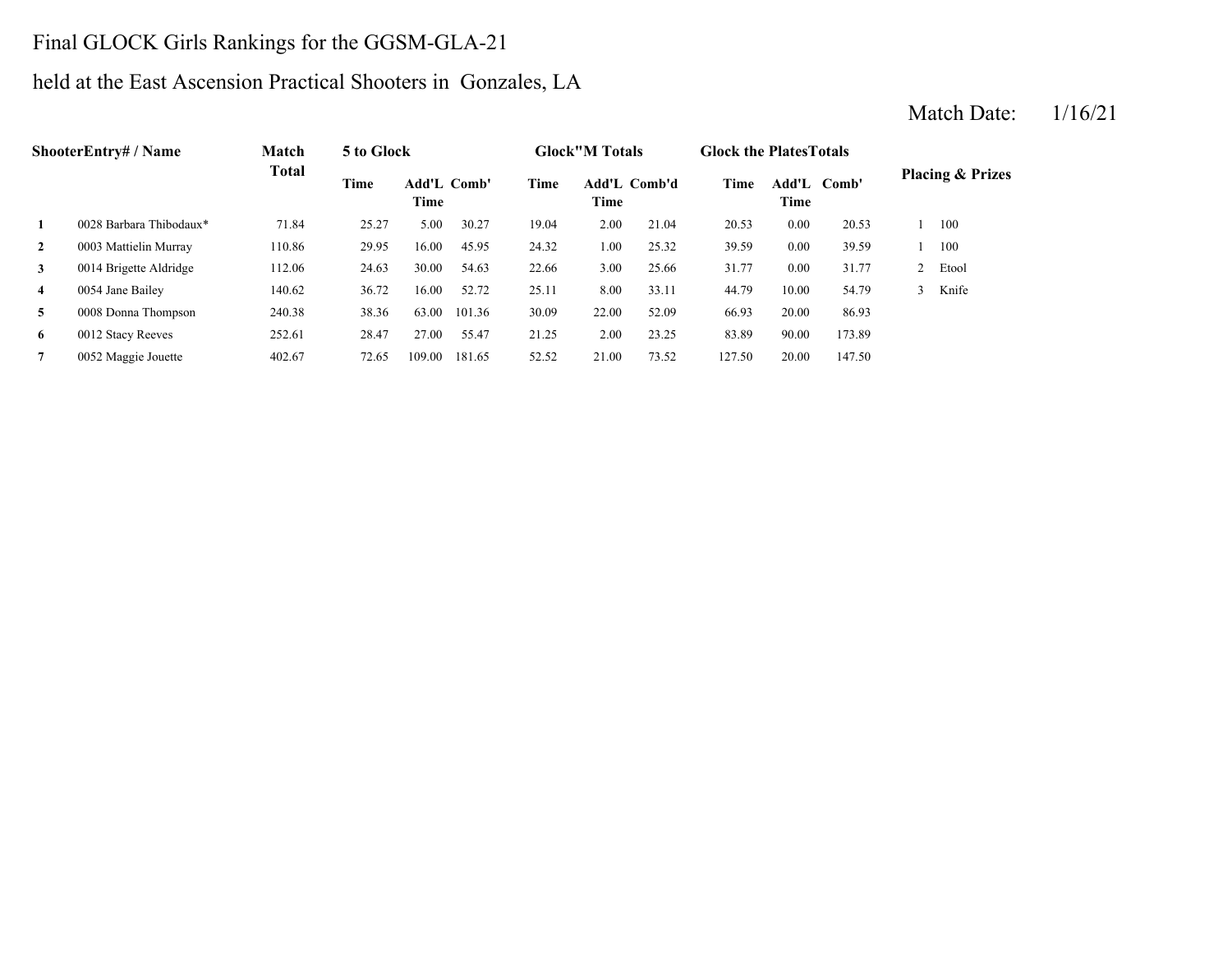## Final Pocket GLOCKS Rankings for the GGSM-GLA-21

# held at the East Ascension Practical Shooters in Gonzales, LA

#### **2** 2.00 17.13 0024 Brett Barclay\* 46.12 12.12 5.00 17.12 9.87 11.87 0.00 **3** 1.00 20.24 0030 Gary Thibodaux\* 49.99 13.39 5.00 18.39 10.36 11.36 0.00 20.24 **4**4 0044 Frank Cassady\* III 63.13 14.62 1.00 15.62 13.86 0.00 13.86 23.65 **5** 1.00 21.73 0038 Bryan Bagnell\* 76.88 24.14 1.00 25.14 9.01 10.01 **6** 0.00 33.66 0053 Kerry Bailey\* 112.38 15.42 10.00 25.42 13.30 13.30 40.00 **7** 30.00 27.32 0001 Lawrence Whited 115.00 16.68 27.00 43.68 14.00 44.00 0.00 27.32 **7** 30.00 27.32 **8** 9.00 27.96 0031 Eric Kimbrough 164.80 14.19 20.00 34.19 13.65 22.65 80.00 107.96 **9** 13.00 24.60 0046 Trevor Day 186.92 14.02 12.00 26.02 13.30 26.30 110.00 **10**0 0016 Michael Aldridge 202.44 14.01 23.00 37.01 14.56 15.00 29.56 35.87 **11**1.0004 Paul Murray 269.61 15.50 30.00 45.50 15.75 1.00 16.75 37.36 **12**2 0006 Michael Camus 308.82 18.54 23.00 41.54 19.32 12.00 31.32 35.96 200.00 235.96 170.00 207.36 100.00 135.87 50 134.60 3 Knife 2 Etool 50 1 100 115.00 16.68 27.00 43.68 14.00 44.00 0.00 27.32 73.6620.00 41.73 13.86 23.65 10.00 33.65 17.13 1 100 **1**0033 Matthew Hunady\* **40.59** 12.32 1.00 13.32 11.00 0.00 11.00 16.27 0.00 16.27 **Placing & Prizes Time Add'L Time Comb' Time Add'L Comb'd Time Add'L Time Time Comb' ShooterEntry# / Name Match Total 5 to Glock Glock"M Totals Glock the PlatesTotals**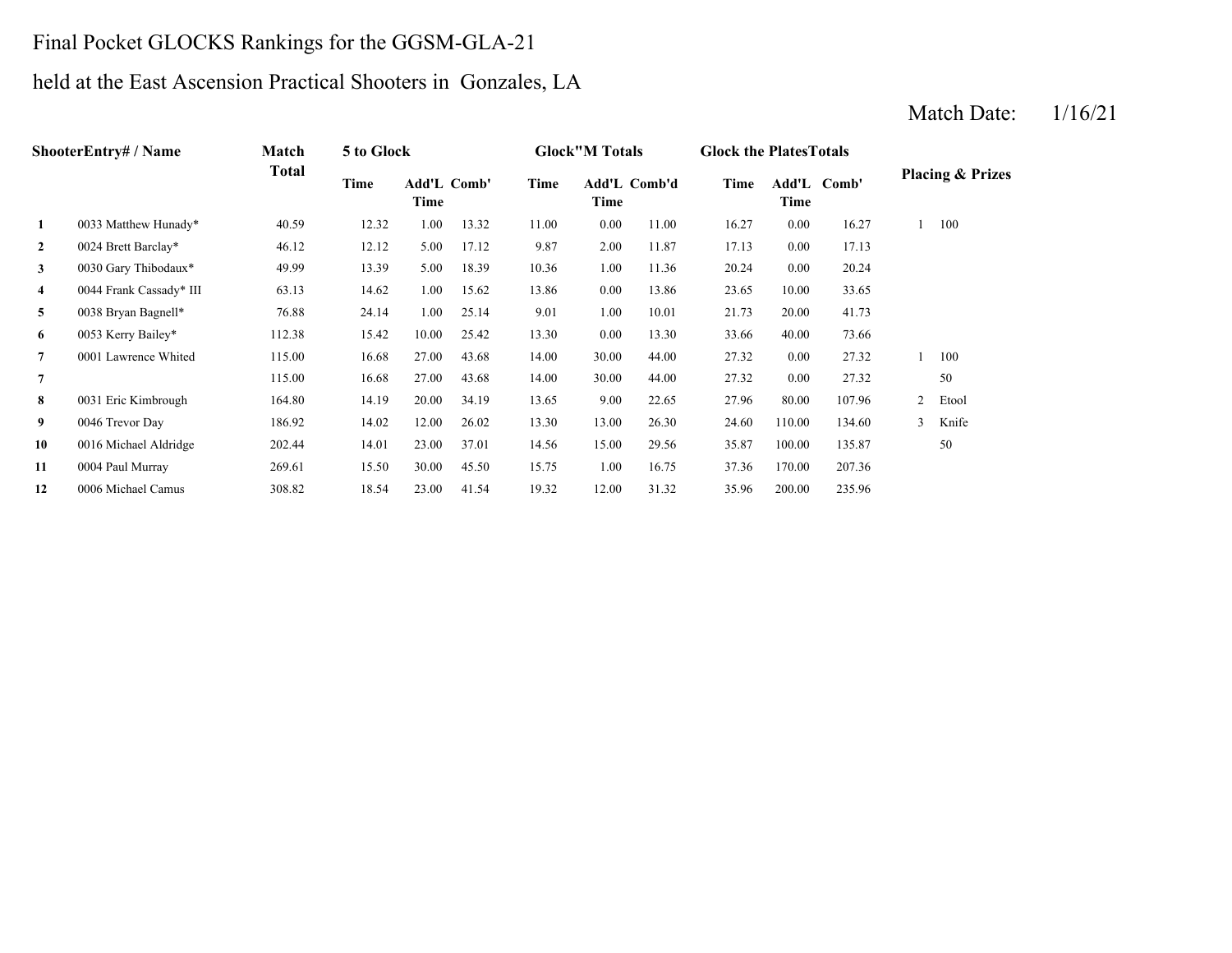### Final MOS Rankings for the GGSM-GLA-21

# held at the East Ascension Practical Shooters in Gonzales, LA

#### **2**2 0010 Paul Dillon\* 44.33 16.50 1.00 17.50 11.22 2.00 13.22 13.61 0.00 **3** 0.00 12.26 0041 Mathew Dozier 44.34 15.74 4.00 19.74 12.34 12.34 0.00 12.26 **4**4 0042 Ethan Boudreaux\* 46.11 12.65 11.00 23.65 10.42 0.00 10.42 12.04 0.00 **5**5 0018 Tony Phan\* 47.20 16.51 1.00 17.51 12.22 4.00 16.22 13.47 0.00 13.47 **6** 4.00 13.65 0039 Bryan Bagnell\* 48.99 20.28 0.00 20.28 11.06 **7** 0.00 12.97 0034 Matthew Hunady\* 50.94 15.93 8.00 23.93 14.04 14.04 **88** 0040 Jason Chiasson 54.89 15.59 5.00 20.59 11.72 10.00 21.72 12.58 0.00 **9** 0.00 16.06 0029 Barbara Thibodaux\* 58.91 24.01 1.00 25.01 17.84 17.84 **10**0 0048 Brent Dozier 60.83 14.72 5.00 19.72 11.81 9.00 20.81 20.30 0.00 **11**1 0021 Marcus Christian 98.03 24.86 16.00 40.86 22.19 8.00 30.19 26.98 **12** 4.00 33.99 0035 Lanny Russell 103.88 28.33 12.00 40.33 25.56 29.56 0.00 **13**3 0051 Alvaro Prieto 104.62 26.54 37.00 63.54 16.27 7.00 23.27 17.81 0.00 17.81 **14** 6.00 39.45 0049 Donna Laird 121.20 24.92 27.00 51.92 23.83 **15**5 0019 Lionel Smith 128.98 21.65 54.00 75.65 19.06 7.00 26.06 27.27 **16** 10.00 43.59 0005 Paul Murray 163.60 27.08 46.00 73.08 26.93 36.93 10.00 **17**7 0027 Bailee Kibodeaux 170.61 42.13 32.00 74.13 41.22 18.00 59.22 37.26 0.00 37.26 53.59 0.00 27.27 29.83 0.00 39.45 33.99 0.00 26.98 20.30 3 Knife 0.00 16.06 12.58 2 Etool 0.00 12.97 15.06 13.65 0.00 13.65 12.041 100 13.61 1 100 **1**0025 Brandon Elias\* 36.75 14.99 0.00 14.99 10.64 1.00 11.64 10.12 0.00 10.12 **Placing & Prizes Time Add'L Time Comb' Time Add'L Comb'd Time Add'L Time Time Comb' ShooterEntry# / Name Match Total 5 to Glock Glock"M Totals Glock the PlatesTotals**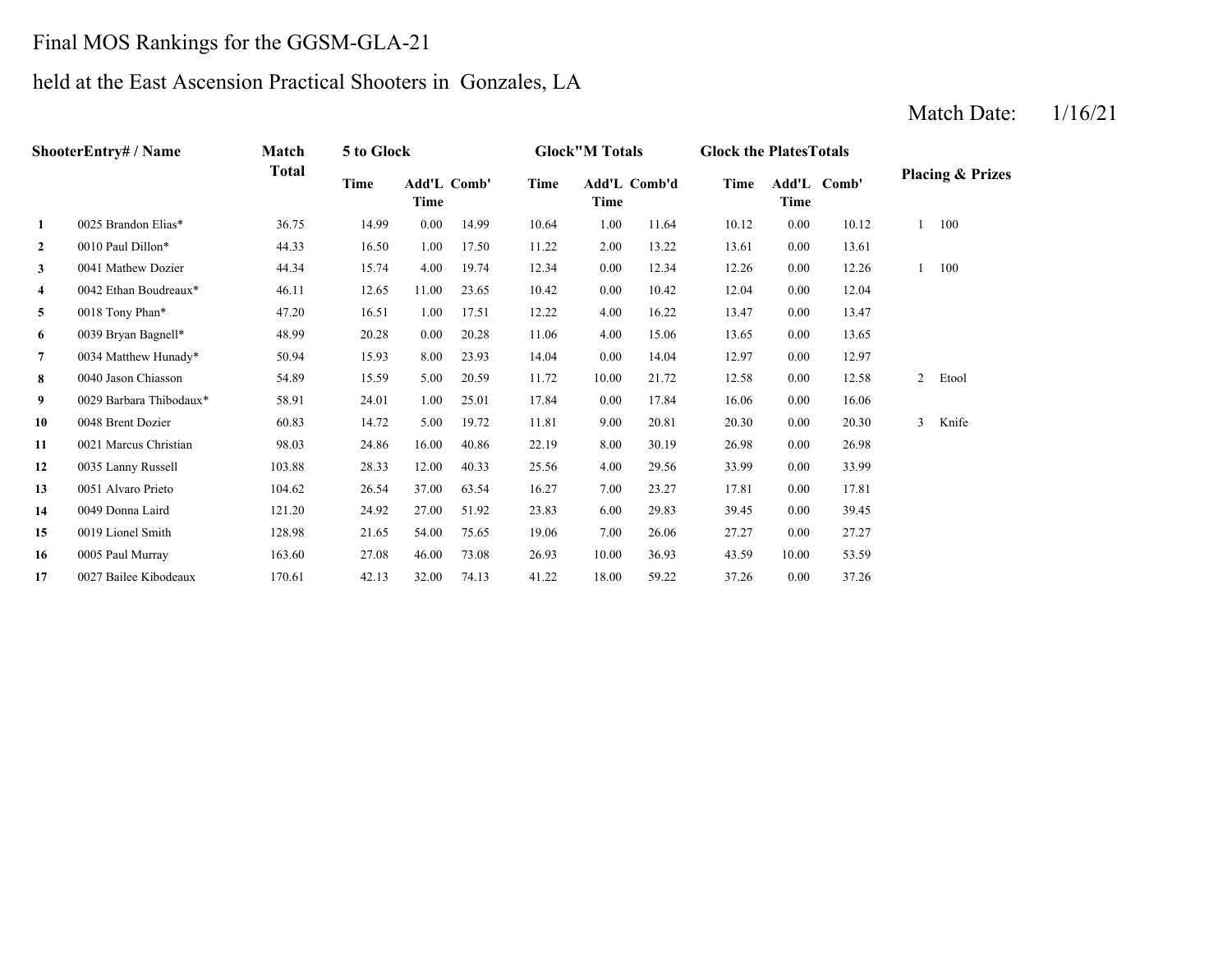Match Date:

**The following scores have not been included in the above results due to administrative issues or scoring errors Please call the GSSF office (770) 437-4718 as soon as possible for further clarification. Thank you.**

**Shooters who did not finish the match...**

**Shooters who did not show**

0045 **1**Jessica Cassady

**2/2/2021 10:00:46 AM Gonzales, LA**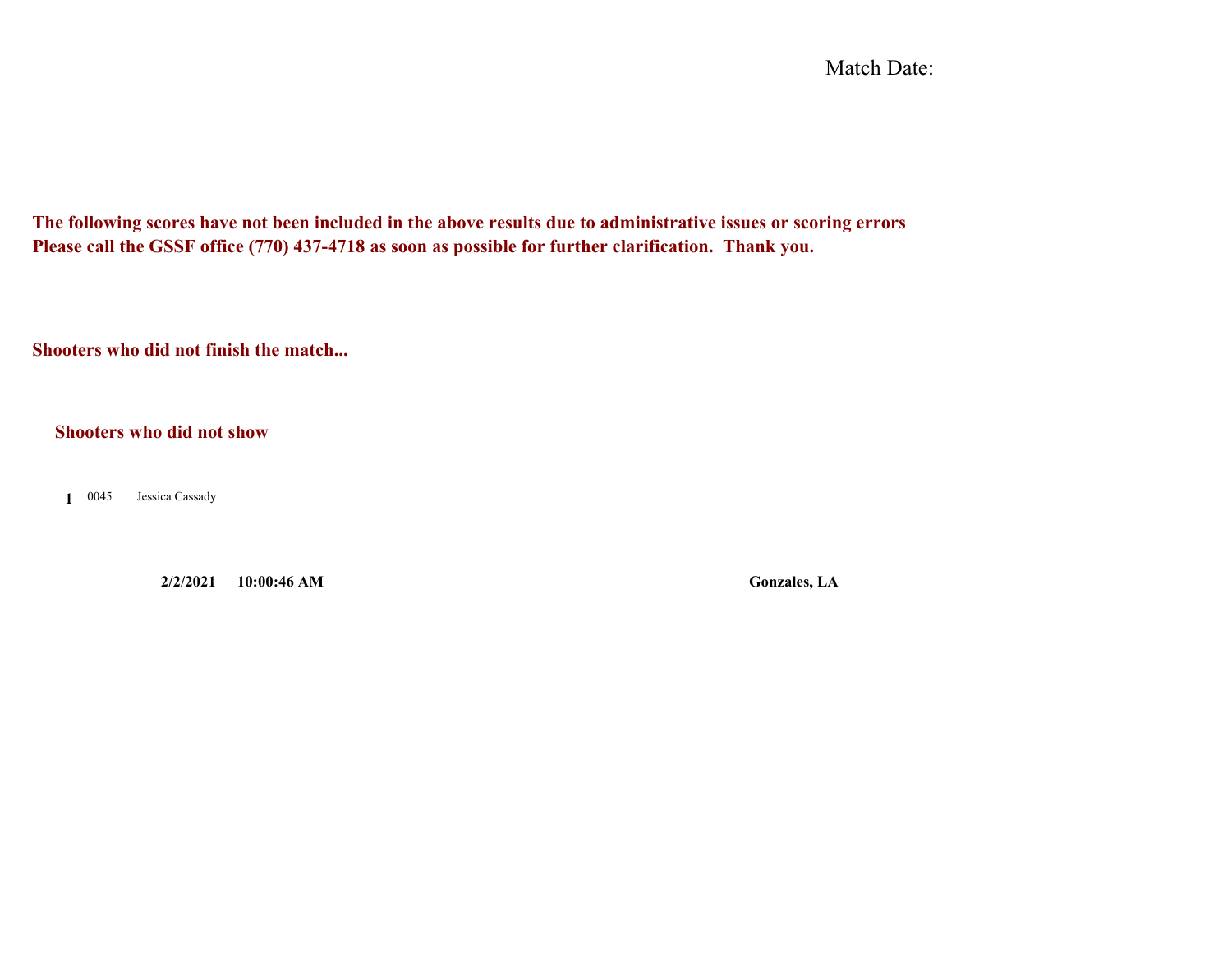# Final Civilian Rankings for the The East Ascension GSSF Challenge V

| ShooterEntry# / Name    |                        | Match        | 5 to Glock Totals |        |              |             | <b>Glock"M Totals</b> |              |        | <b>Glock the PlatesTotals</b> |              |                |                             |                      |
|-------------------------|------------------------|--------------|-------------------|--------|--------------|-------------|-----------------------|--------------|--------|-------------------------------|--------------|----------------|-----------------------------|----------------------|
|                         |                        | <b>Total</b> | <b>Time</b>       | Time   | Add'L Comb'd | <b>Time</b> | <b>Time</b>           | Add'L Comb'd | Time   | <b>Time</b>                   | Add'L Comb'd |                | <b>Placing &amp; Prizes</b> | Categories           |
| -1                      | 0093 Colin Montgomery  | 61.31        | 19.38             | 5.00   | 24.38        | 9.94        | 10.00                 | 19.94        | 16.99  | 0.00                          | 16.99        |                | 1 Pistol                    |                      |
| 2                       | 0055 Jeremy Jouette    | 66.03        | 16.22             | 13.00  | 29.22        | 16.42       | 2.00                  | 18.42        | 18.39  | $0.00\,$                      | 18.39        | $\overline{2}$ | 100                         |                      |
| 3                       | 0001 Leonard Thornton  | 70.14        | 18.68             | 11.00  | 29.68        | 15.46       | 1.00                  | 16.46        | 24.00  | 0.00                          | 24.00        |                | 3 75                        | Senior               |
| $\overline{\mathbf{3}}$ |                        | 70.14        | 18.68             | 11.00  | 29.68        | 15.46       | 1.00                  | 16.46        | 24.00  | 0.00                          | 24.00        |                | 75 Senior                   | Senior               |
| $\overline{4}$          | 0089 Matt Breish       | 70.28        | 16.14             | 14.00  | 30.14        | 14.03       | 6.00                  | 20.03        | 20.11  | 0.00                          | 20.11        |                |                             |                      |
| -5                      | 0098 Austin Crane      | 77.26        | 19.12             | 9.00   | 28.12        | 11.76       | 15.00                 | 26.76        | 22.38  | 0.00                          | 22.38        |                |                             |                      |
| 6                       | 0006 Lawrence Whited   | 78.51        | 25.77             | 4.00   | 29.77        | 22.21       | 0.00                  | 22.21        | 26.53  | 0.00                          | 26.53        |                | 75 Super Senior             | Super Senior         |
| 7                       | 0025 Philip Falgout    | 80.23        | 20.81             | 15.00  | 35.81        | 17.90       | 3.00                  | 20.90        | 23.52  | 0.00                          | 23.52        |                |                             |                      |
| -8                      | 0092 Forrest Boudreaux | 92.47        | 25.81             | 16.00  | 41.81        | 16.40       | 2.00                  | 18.40        | 32.26  | 0.00                          | 32.26        |                |                             | Super Senior         |
| -9                      | 0091 Jack Pizzolato    | 96.83        | 32.97             | 13.00  | 45.97        | 25.08       | 0.00                  | 25.08        | 25.78  | 0.00                          | 25.78        |                |                             | Senior               |
| 10                      | 0042 Brigette Aldridge | 110.69       | 24.02             | 38.00  | 62.02        | 21.01       | 1.00                  | 22.01        | 26.66  | 0.00                          | 26.66        |                | 75 Adult Female             | <b>Adult Female</b>  |
| 11                      | 0085 Frank Cassady IV  | 111.02       | 19.38             | 19.00  | 38.38        | 18.99       | 0.00                  | 18.99        | 33.65  | 20.00                         | 53.65        |                | 75 Junior Male              | Junior Male          |
| 12                      | 0071 Eric Kimbrough    | 112.45       | 22.82             | 16.00  | 38.82        | 13.81       | 36.00                 | 49.81        | 23.82  | 0.00                          | 23.82        | $\overline{4}$ | Pistol New Members Raft     |                      |
| 13                      | 0021 Mattielin Murray  | 116.18       | 27.41             | 22.00  | 49.41        | 26.80       | 5.00                  | 31.80        | 34.97  | 0.00                          | 34.97        |                | 75 Junior Female            | Junior Female        |
| 14                      | 0043 Michael Aldridge  | 117.44       | 14.66             | 55.00  | 69.66        | 14.87       | 8.00                  | 22.87        | 24.91  | 0.00                          | 24.91        |                | 50                          | Senior               |
| 15                      | 0062 Charles Hagebusch | 119.16       | 21.69             | 38.00  | 59.69        | 26.77       | 2.00                  | 28.77        | 30.70  | 0.00                          | 30.70        |                |                             |                      |
| 16                      | 0084 Bob Gonzalez      | 129.36       | 26.71             | 37.00  | 63.71        | 17.00       | 9.00                  | 26.00        | 39.65  | 0.00                          | 39.65        |                |                             | Senior               |
| 17                      | 0019 Paul Murray       | 129.90       | 23.19             | 21.00  | 44.19        | 22.24       | 7.00                  | 29.24        | 36.47  | 20.00                         | 56.47        |                |                             |                      |
| 18                      | 0010 Jolie Wright      | 130.26       | 28.05             | 22.00  | 50.05        | 23.57       | 3.00                  | 26.57        | 43.64  | 10.00                         | 53.64        |                |                             | <b>Adult Female</b>  |
| 19                      | 0090 Trevor Day        | 152.96       | 20.08             | 42.00  | 62.08        | 12.17       | 20.00                 | 32.17        | 28.71  | 30.00                         | 58.71        |                |                             |                      |
| 20                      | 0030 Donna Thompson    | 158.67       | 37.21             | 39.00  | 76.21        | 31.46       | 4.00                  | 35.46        | 47.00  | 0.00                          | 47.00        |                |                             | Adult Female, Senior |
| 21                      | 0038 Jeff Hudlow       | 166.62       | 24.77             | 52.00  | 76.77        | 22.19       | 7.00                  | 29.19        | 50.66  | 10.00                         | 60.66        |                |                             | Senior               |
| 22                      | 0104 Jane Bailey       | 177.93       | 32.97             | 52.00  | 84.97        | 22.31       | 37.00                 | 59.31        | 33.65  | 0.00                          | 33.65        |                |                             | Adult Female, Senior |
| 23                      | 0076 Nathan Kimbrough  | 196.68       | 20.18             | 59.00  | 79.18        | 17.24       | 18.00                 | 35.24        | 42.26  | 40.00                         | 82.26        |                |                             |                      |
| 24                      | 0075 Shane Strickland  | 204.05       | 18.83             | 84.00  | 102.83       | 19.47       | 48.00                 | 67.47        | 33.75  | 0.00                          | 33.75        |                |                             |                      |
| 25                      | 0023 Michael Camus     | 270.87       | 33.78             | 44.00  | 77.78        | 34.72       | 12.00                 | 46.72        | 46.37  | 100.00                        | 146.37       |                |                             | Senior               |
| 26                      | 0013 Jimmy Wright      | 291.93       | 35.10             | 67.00  | 102.10       | 25.94       | 11.00                 | 36.94        | 92.89  | 60.00                         | 152.89       |                |                             | Senior               |
| 27                      | 0041 Stacy Reeves      | 330.06       | 29.14             | 82.00  | 111.14       | 22.61       | 5.00                  | 27.61        | 121.31 | 70.00                         | 191.31       |                |                             | <b>Adult Female</b>  |
| 28                      | 0099 Maggie Jouette    | 617.76       | 49.78             | 151.00 | 200.78       | 33.76       | 18.00                 | 51.76        | 225.22 | 140.00                        | 365.22       |                |                             | <b>Adult Female</b>  |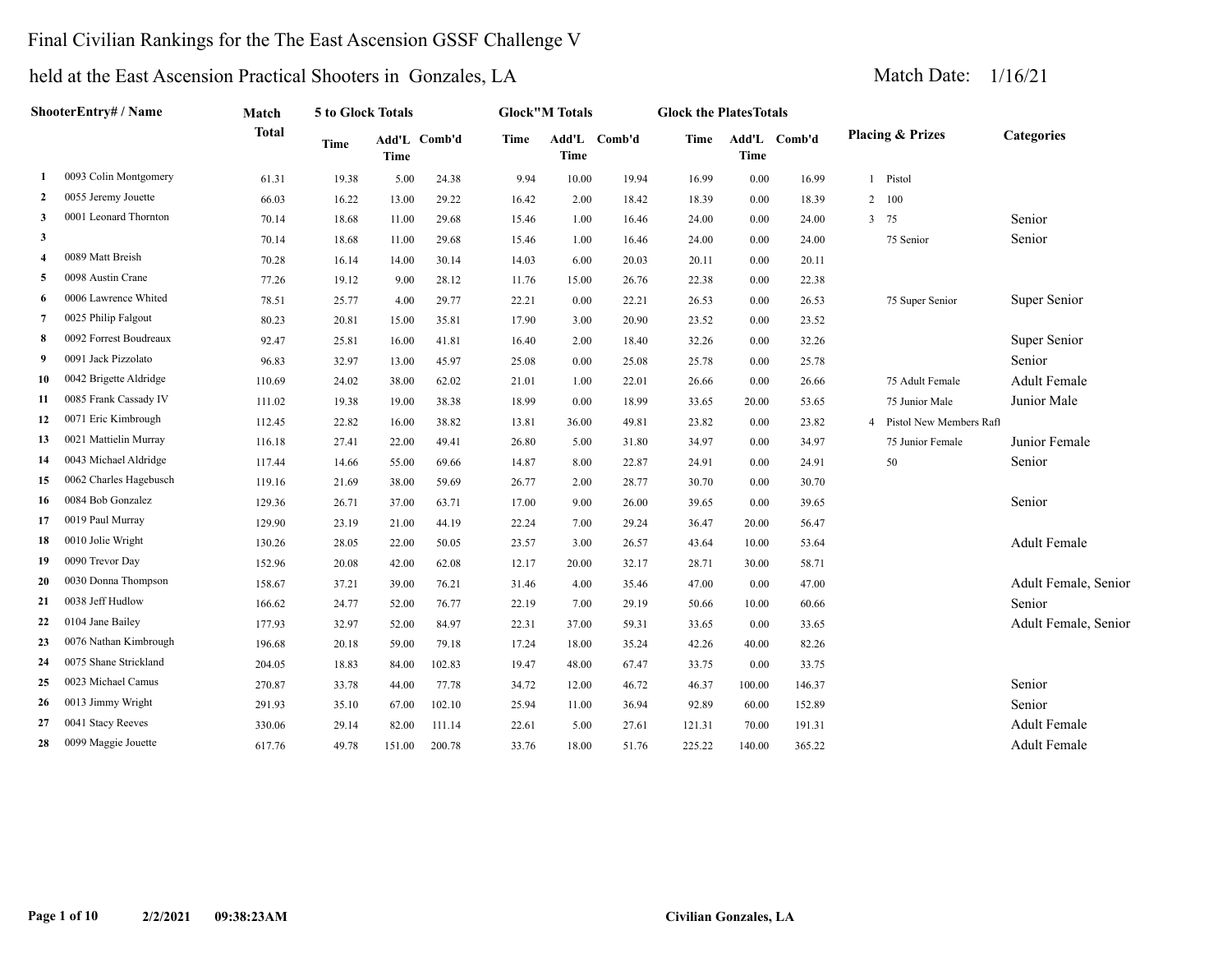#### Final Competition Rankings for the The East Ascension GSSF Challenge V

| ShooterEntry# / Name |                         | Match        | 5 to Glock Totals |       |              | <b>Glock</b> "M Totals |               |        | <b>Glock the PlatesTotals</b> |        |              |                             |
|----------------------|-------------------------|--------------|-------------------|-------|--------------|------------------------|---------------|--------|-------------------------------|--------|--------------|-----------------------------|
|                      |                         | <b>Total</b> | Time              | Time  | Add'L Comb'd | Time                   | Add'L<br>Time | Comb'd | <b>Time</b>                   | Time   | Add'L Comb'd | <b>Placing &amp; Prizes</b> |
| 1                    | 0058 Blake Miguez*      | 37.03        | 14.74             | 3.00  | 17.74        | 10.27                  | 0.00          | 10.27  | 9.02                          | 0.00   | 9.02         | $1 - 100$                   |
| $\mathbf{2}$         | 0096 Brandon Guillory*  | 45.61        | 12.32             | 14.00 | 26.32        | 9.99                   | 0.00          | 9.99   | 9.30                          | 0.00   | 9.30         |                             |
| 3                    | 0046 Tony Phan*         | 46.60        | 15.80             | 5.00  | 20.80        | 11.92                  | 0.00          | 11.92  | 13.88                         | 0.00   | 13.88        |                             |
| 4                    | 0080 Bryan Bagnell*     | 64.48        | 23.04             | 8.00  | 31.04        | 12.14                  | 1.00          | 13.14  | 20.30                         | 0.00   | 20.30        |                             |
| 5                    | 0053 Brett Barclay*     | 64.92        | 19.97             | 9.00  | 28.97        | 14.51                  | 5.00          | 19.51  | 16.44                         | 0.00   | 16.44        |                             |
| 6                    | 0069 Gary Thibodaux*    | 67.16        | 30.67             | 5.00  | 35.67        | 13.54                  | 2.00          | 15.54  | 15.95                         | 0.00   | 15.95        |                             |
| 7                    | 0034 Paul Dillon*       | 67.84        | 15.82             | 10.00 | 25.82        | 11.98                  | 15.00         | 26.98  | 15.04                         | 0.00   | 15.04        |                             |
| 8                    | 0064 Mathew Dozier      | 68.01        | 15.98             | 8.00  | 23.98        | 11.52                  | 2.00          | 13.52  | 20.51                         | 10.00  | 30.51        | $1 - 100$                   |
| 9                    | 0067 Barbara Thibodaux* | 69.55        | 23.89             | 12.00 | 35.89        | 18.41                  | 0.00          | 18.41  | 15.25                         | 0.00   | 15.25        |                             |
| 10                   | 0028 James Thompson     | 80.53        | 30.99             | 7.00  | 37.99        | 18.91                  | 2.00          | 20.91  | 21.63                         | 0.00   | 21.63        | 2 Etool                     |
| 11                   | 0008 Marcus Christian   | 91.01        | 23.92             | 15.00 | 38.92        | 23.56                  | 2.00          | 25.56  | 26.53                         | 0.00   | 26.53        | 3 Knife                     |
| 12                   | 0002 Leonard Thornton   | 102.06       | 20.58             | 28.00 | 48.58        | 13.13                  | 12.00         | 25.13  | 28.35                         | 0.00   | 28.35        |                             |
| 13                   | 0016 Stephen Price*     | 104.47       | 13.63             | 33.00 | 46.63        | 10.61                  | 13.00         | 23.61  | 24.23                         | 10.00  | 34.23        |                             |
| 14                   | 0020 Paul Murray        | 106.54       | 21.70             | 21.00 | 42.70        | 21.60                  | 6.00          | 27.60  | 36.24                         | 0.00   | 36.24        |                             |
| 15                   | 0077 Lanny Russell      | 109.38       | 27.67             | 26.00 | 53.67        | 22.18                  | 3.00          | 25.18  | 30.53                         | 0.00   | 30.53        |                             |
| 16                   | 0022 Mattielin Murray   | 114.16       | 23.53             | 26.00 | 49.53        | 26.05                  | 3.00          | 29.05  | 35.58                         | 0.00   | 35.58        |                             |
| 17                   | 0079 Trey Tomberlin     | 123.38       | 30.36             | 19.00 | 49.36        | 20.97                  | 23.00         | 43.97  | 30.05                         | 0.00   | 30.05        |                             |
| 18                   | 0039 Jeff Hudlow        | 163.79       | 25.33             | 49.00 | 74.33        | 20.68                  | 12.00         | 32.68  | 46.78                         | 10.00  | 56.78        |                             |
| 19                   | 0094 Steven Richardson  | 738.03       | 18.41             | 56.00 | 74.41        | 14.66                  | 9.00          | 23.66  | 399.96                        | 240.00 | 639.96       |                             |
|                      |                         |              |                   |       |              |                        |               |        |                               |        |              |                             |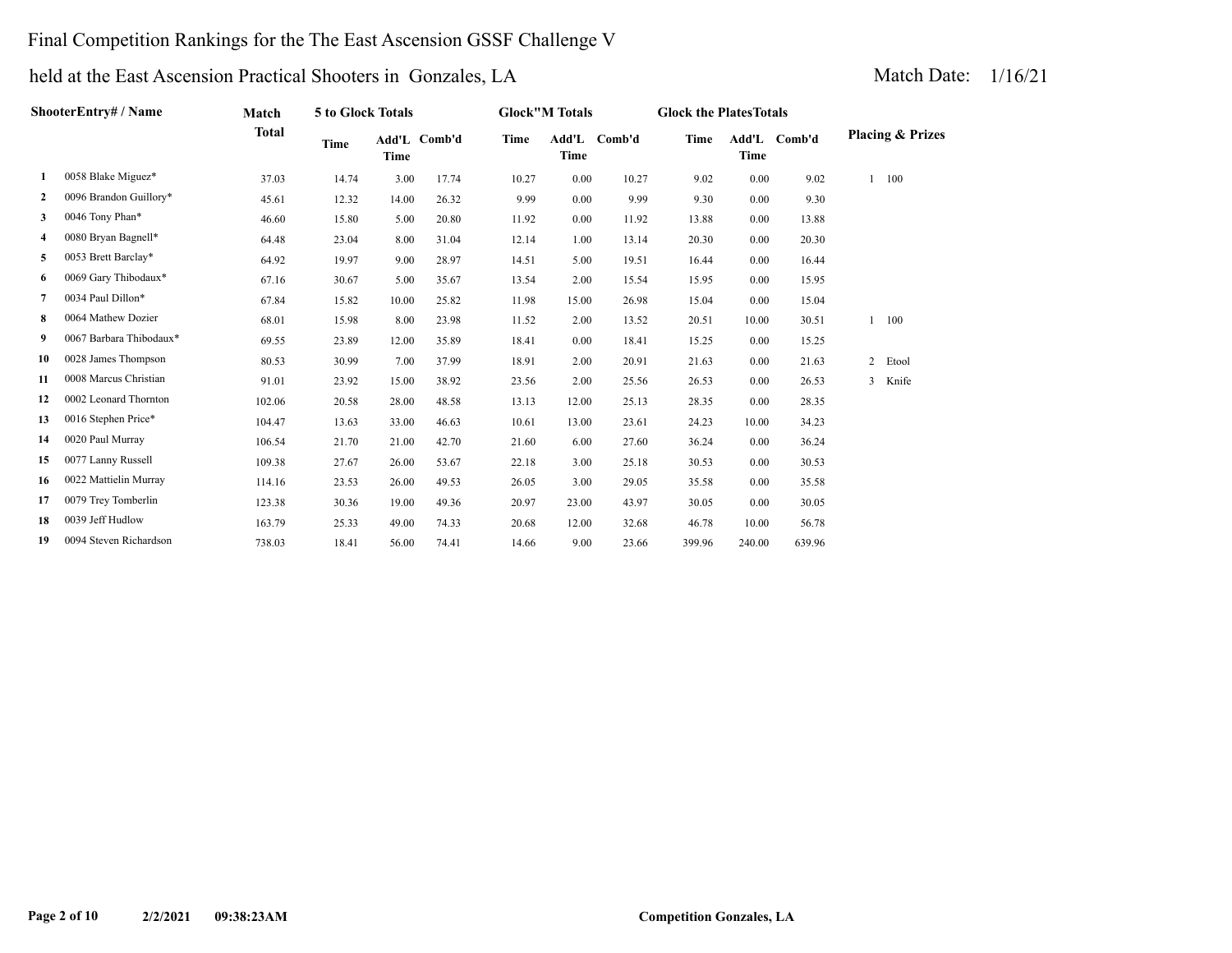#### Final Guardian Rankings for the The East Ascension GSSF Challenge V

| ShooterEntry# / Name |                       | Match        | 5 to Glock Totals |                      |       | <b>Glock</b> "M Totals |               | <b>Glock the Plates Totals</b> |       |               |        |                             |           |                   |
|----------------------|-----------------------|--------------|-------------------|----------------------|-------|------------------------|---------------|--------------------------------|-------|---------------|--------|-----------------------------|-----------|-------------------|
|                      |                       | <b>Total</b> | <b>Time</b>       | Add'L Comb'd<br>Time |       | Time                   | Add'L<br>Time | Comb'd                         | Time  | Add'L<br>Time | Comb'd | <b>Placing &amp; Prizes</b> |           | <b>Categories</b> |
|                      | 0061 Michael Esterly  | 75.03        | 12.14             | 28.00                | 40.14 | 10.98                  | 6.00          | 16.98                          | 17.91 | 0.00          | 17.91  |                             | 100       |                   |
| 2                    | 0026 James Thompson   | 77.91        | 30.94             | 5.00                 | 35.94 | 19.54                  | 1.00          | 20.54                          | 21.43 | 0.00          | 21.43  |                             | Etool     | Senior            |
| $\mathbf{2}$         |                       | 77.91        | 30.94             | 5.00                 | 35.94 | 19.54                  | 1.00          | 20.54                          | 21.43 | 0.00          | 21.43  |                             | 75 Senior | Senior            |
| 3                    | 0100 Christopher Lamm | 84.76        | 19.76             | 27.00                | 46.76 | 16.99                  | 1.00          | 17.99                          | 20.01 | 0.00          | 20.01  |                             |           |                   |
| 4                    | 0078 Trey Tomberlin   | 150.12       | 29.15             | 46.00                | 75.15 | 21.59                  | 20.00         | 41.59                          | 33.38 | 0.00          | 33.38  |                             | Knife     |                   |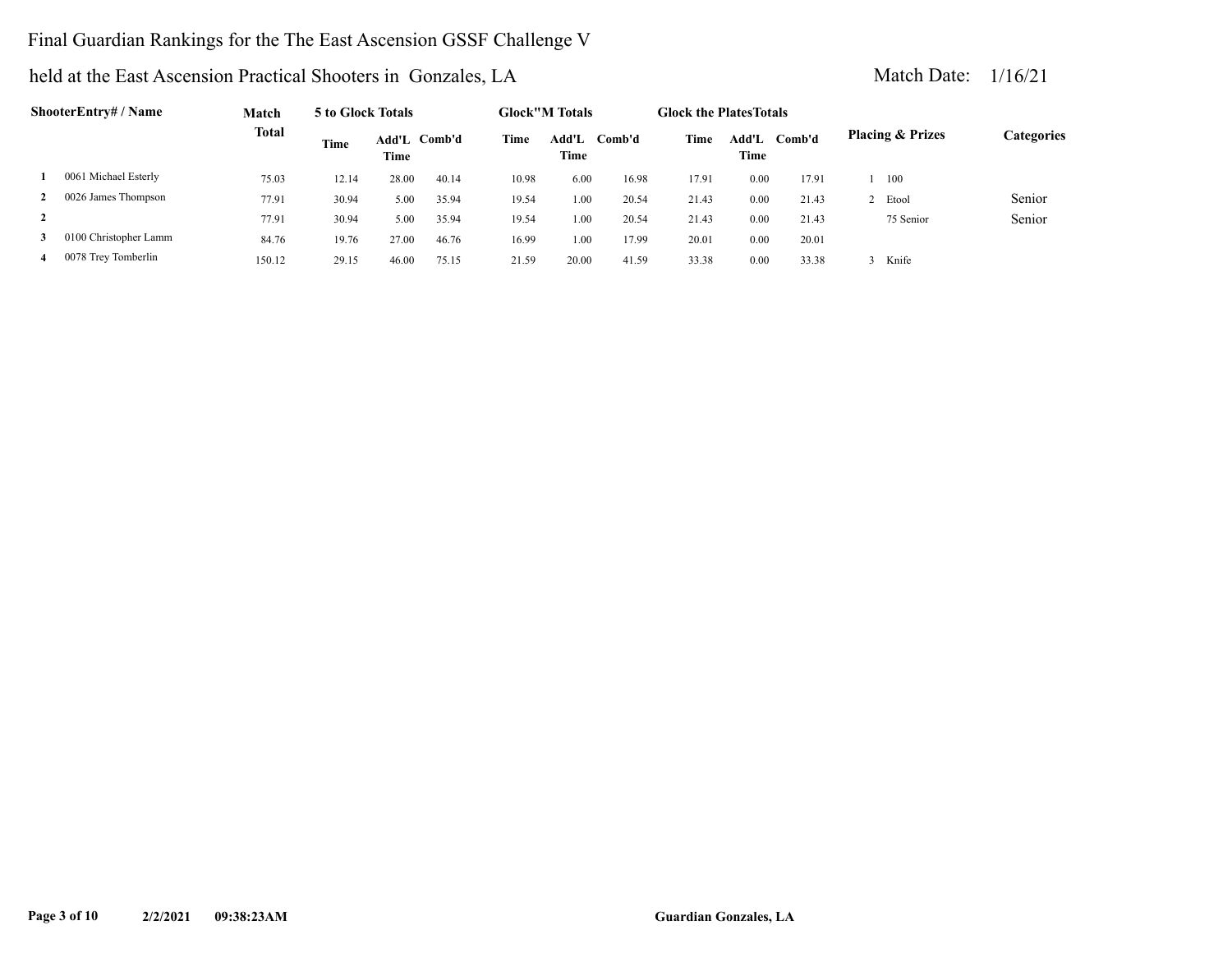#### Final Heavy Metal Rankings for the The East Ascension GSSF Challenge V

| ShooterEntry# / Name |                      | Match | 5 to Glock Totals |       |              | <b>Glock</b> "M Totals |      |              | <b>Glock the Plates Totals</b> |      |              |                             |  |  |
|----------------------|----------------------|-------|-------------------|-------|--------------|------------------------|------|--------------|--------------------------------|------|--------------|-----------------------------|--|--|
|                      |                      | Total | Time              | Time  | Add'L Comb'd | Time                   | Time | Add'L Comb'd | Time                           | Time | Add'L Comb'd | <b>Placing &amp; Prizes</b> |  |  |
| 1                    | 0037 Paul Dillon*    | 51.42 | 16.48             | 6.00  | 22.48        | 11.69                  | 0.00 | 11.69        | 17.25                          | 0.00 | 17.25        | 100                         |  |  |
| $\mathbf{2}$         | 0074 Matthew Hunady* | 52.67 | 17.31             | 3.00  | 20.31        | 15.04                  | 1.00 | 16.04        | 16.32                          | 0.00 | 16.32        |                             |  |  |
| 3                    | 0070 Gary Thibodaux* | 55.74 | 22.72             | 2.00  | 24.72        | 13.48                  | 2.00 | 15.48        | 15.54                          | 0.00 | 15.54        |                             |  |  |
| 4                    | 0049 Tony Phan*      | 55.87 | 18.16             | 8.00  | 26.16        | 12.37                  | 4.00 | 16.37        | 13.34                          | 0.00 | 13.34        |                             |  |  |
| 5                    | 0054 Brett Barclay*  | 67.97 | 21.70             | 7.00  | 28.70        | 15.65                  | 2.00 | 17.65        | 21.62                          | 0.00 | 21.62        |                             |  |  |
| 6                    | 0103 Kerry Bailey*   | 73.69 | 22.83             | 7.00  | 29.83        | 17.98                  | 3.00 | 20.98        | 22.88                          | 0.00 | 22.88        |                             |  |  |
| 7                    | 0087 Brent Dozier    | 74.81 | 17.12             | 15.00 | 32.12        | 14.31                  | 3.00 | 17.31        | 25.38                          | 0.00 | 25.38        | 100                         |  |  |
| 8                    | 0029 James Thompson  | 82.87 | 29.40             | 7.00  | 36.40        | 20.22                  | 3.00 | 23.22        | 23.25                          | 0.00 | 23.25        | $\overline{2}$<br>Etool     |  |  |
| 9                    | 0018 Stephen Price*  | 93.92 | 15.77             | 42.00 | 57.77        | 10.94                  | 5.00 | 15.94        | 20.21                          | 0.00 | 20.21        |                             |  |  |
| 10                   | 0065 Mathew Dozier   | 96.51 | 19.32             | 8.00  | 27.32        | 32.10                  | 2.00 | 34.10        | 35.09                          | 0.00 | 35.09        | 3<br>Knife                  |  |  |
|                      |                      |       |                   |       |              |                        |      |              |                                |      |              |                             |  |  |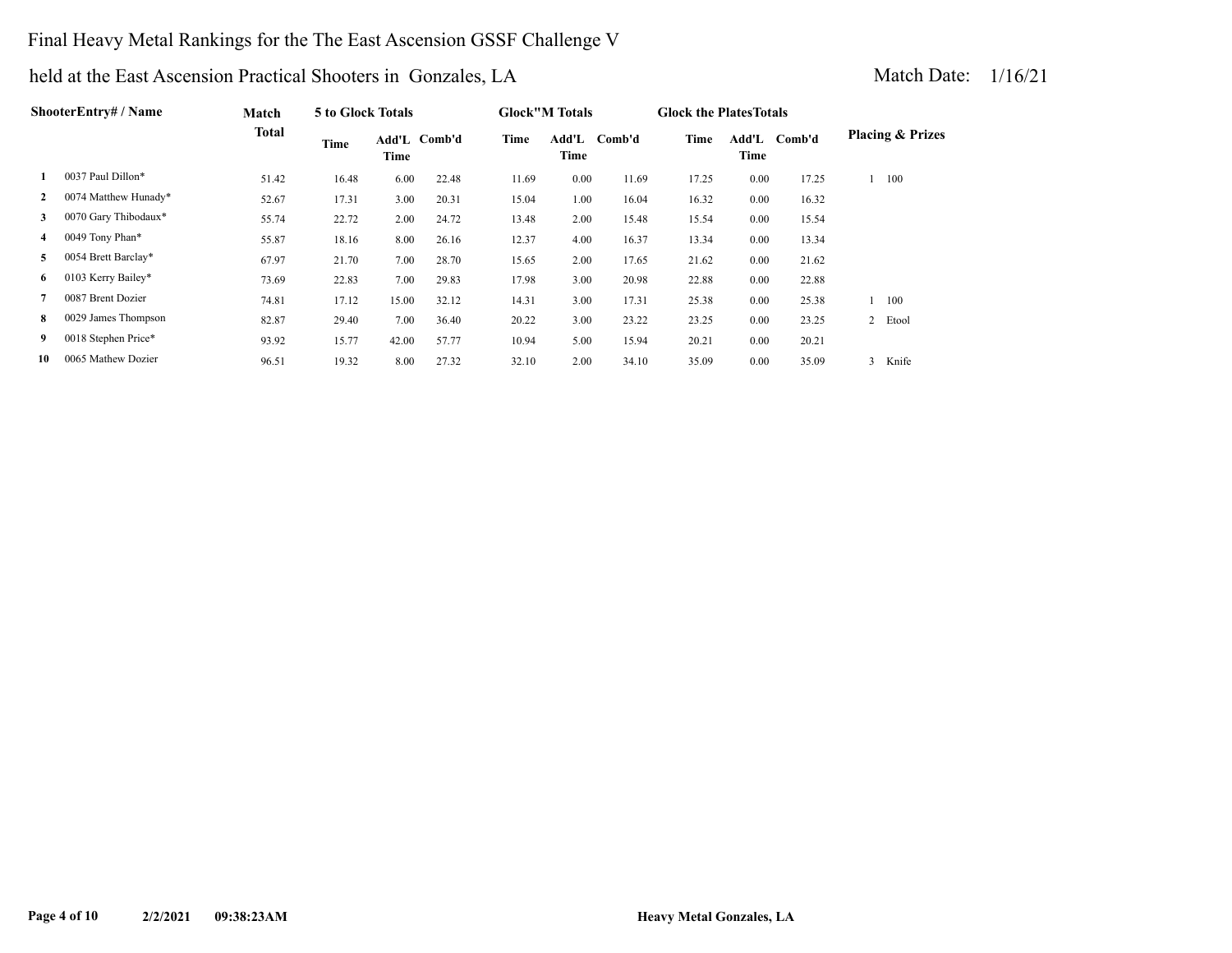#### Final Major Sub Rankings for the The East Ascension GSSF Challenge V

| ShooterEntry# / Name |                      | Match        | 5 to Glock Totals |       |              | <b>Glock</b> "M Totals |      |              | <b>Glock the Plates Totals</b> |               |        |                             |  |
|----------------------|----------------------|--------------|-------------------|-------|--------------|------------------------|------|--------------|--------------------------------|---------------|--------|-----------------------------|--|
|                      |                      | <b>Total</b> | Time              | Time  | Add'L Comb'd | Time                   | Time | Add'L Comb'd | Time                           | Add'L<br>Time | Comb'd | <b>Placing &amp; Prizes</b> |  |
|                      | 0045 Tony Phan*      | 36.45        | 10.60             | 1.00  | 11.60        | 8.84                   | 0.00 | 8.84         | 16.01                          | 0.00          | 16.01  | 100                         |  |
| $\mathbf{2}$         | 0033 Paul Dillon*    | 38.35        | 10.88             | 1.00  | 11.88        | 8.62                   | 1.00 | 9.62         | 16.85                          | 0.00          | 16.85  |                             |  |
| 3                    | 0068 Gary Thibodaux* | 41.22        | 13.28             | 1.00  | 14.28        | 10.13                  | 0.00 | 10.13        | 16.81                          | 0.00          | 16.81  |                             |  |
| 4                    | 0102 Kerry Bailey*   | 68.64        | 14.75             | 7.00  | 21.75        | 13.21                  | 4.00 | 17.21        | 19.68                          | 10.00         | 29.68  |                             |  |
| 5.                   | 0073 Matthew Hunady* | 71.15        | 12.23             | 1.00  | 13.23        | 10.51                  | 1.00 | 11.51        | 16.41                          | 30.00         | 46.41  |                             |  |
| 6.                   | 0052 Brett Barclay*  | 76.02        | 12.56             | 12.00 | 24.56        | 11.13                  | 3.00 | 14.13        | 17.33                          | 20.00         | 37.33  |                             |  |
|                      | 0027 James Thompson  | 78.79        | 25.05             | 1.00  | 26.05        | 14.64                  | 4.00 | 18.64        | 34.10                          | 0.00          | 34.10  | 100                         |  |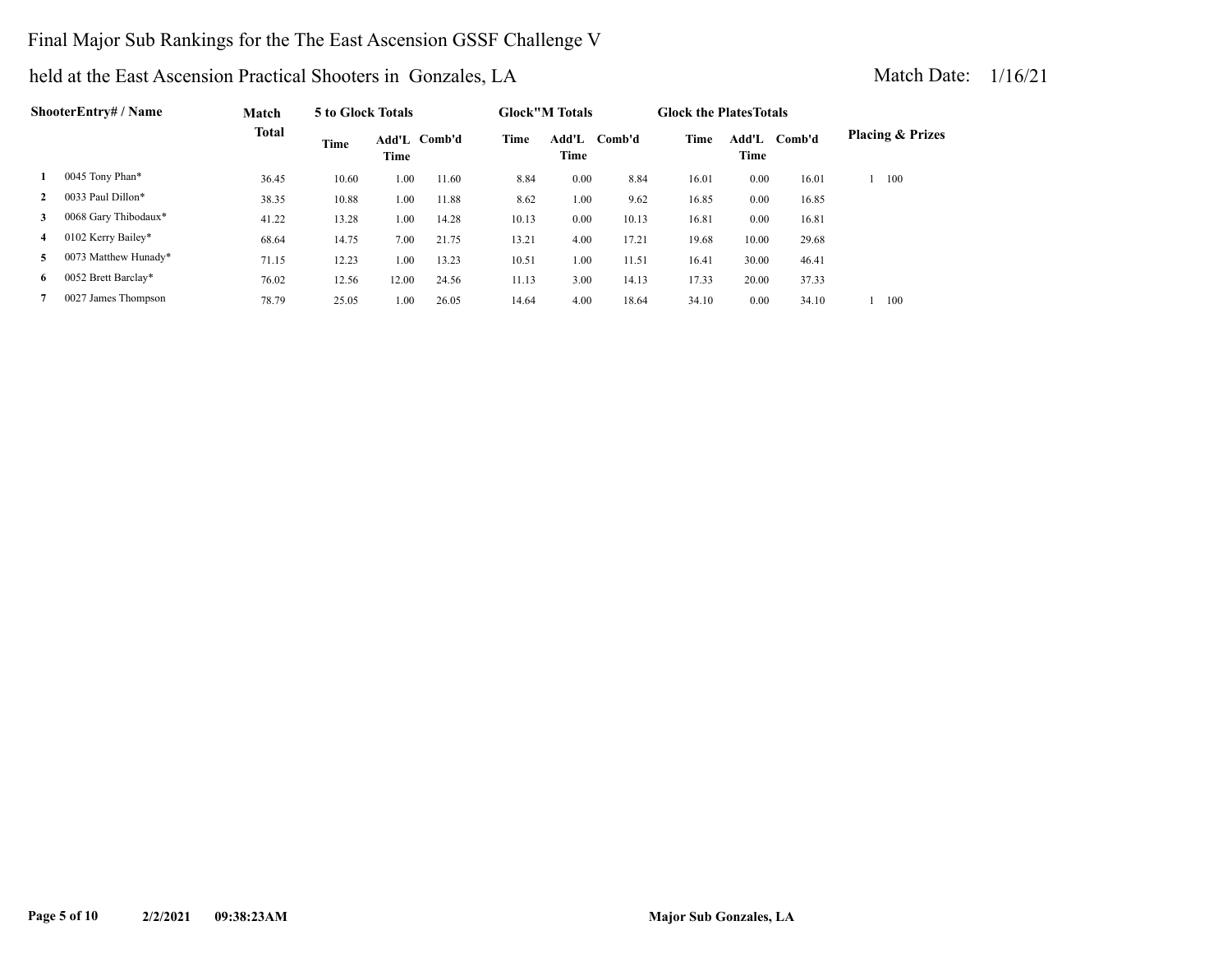#### Final Master Stock Rankings for the The East Ascension GSSF Challenge V

| <b>ShooterEntry# / Name</b> |                        | Match        | 5 to Glock Totals |       |              |       | <b>Glock"M Totals</b> |        | <b>Glock the Plates Totals</b> |               |        |                             |
|-----------------------------|------------------------|--------------|-------------------|-------|--------------|-------|-----------------------|--------|--------------------------------|---------------|--------|-----------------------------|
|                             |                        | <b>Total</b> | Time              | Time  | Add'L Comb'd | Time  | Add'L<br>Time         | Comb'd | Time                           | Add'L<br>Time | Comb'd | <b>Placing &amp; Prizes</b> |
| 1                           | 0060 Blake Miguez*     | 36.63        | 13.65             | 6.00  | 19.65        | 9.38  | 0.00                  | 9.38   | 7.60                           | 0.00          | 7.60   | Pistol Match Meister        |
|                             | 0083 Ethan Boudreaux*  | 43.78        | 18.00             | 0.00  | 18.00        | 11.74 | 1.00                  | 12.74  | 13.04                          | 0.00          | 13.04  | 100                         |
| 3                           | 0097 Brandon Guillory* | 45.38        | 11.59             | 11.00 | 22.59        | 8.88  | 4.00                  | 12.88  | 9.91                           | 0.00          | 9.91   | 2 ETool Place               |
| 4                           | 0048 Tony Phan*        | 49.23        | 15.88             | 10.00 | 25.88        | 10.70 | 0.00                  | 10.70  | 12.65                          | 0.00          | 12.65  | 3 Knife Place               |
| 5.                          | 0009 Brandon Elias*    | 58.80        | 15.88             | 1.00  | 16.88        | 10.71 | 15.00                 | 25.71  | 16.21                          | 0.00          | 16.21  |                             |
| 6.                          | 0036 Paul Dillon*      | 62.63        | 16.40             | 15.00 | 31.40        | 11.70 | 2.00                  | 13.70  | 17.53                          | 0.00          | 17.53  |                             |
|                             | 0081 Bryan Bagnell*    | 67.68        | 20.06             | 13.00 | 33.06        | 11.63 | 6.00                  | 17.63  | 16.99                          | 0.00          | 16.99  |                             |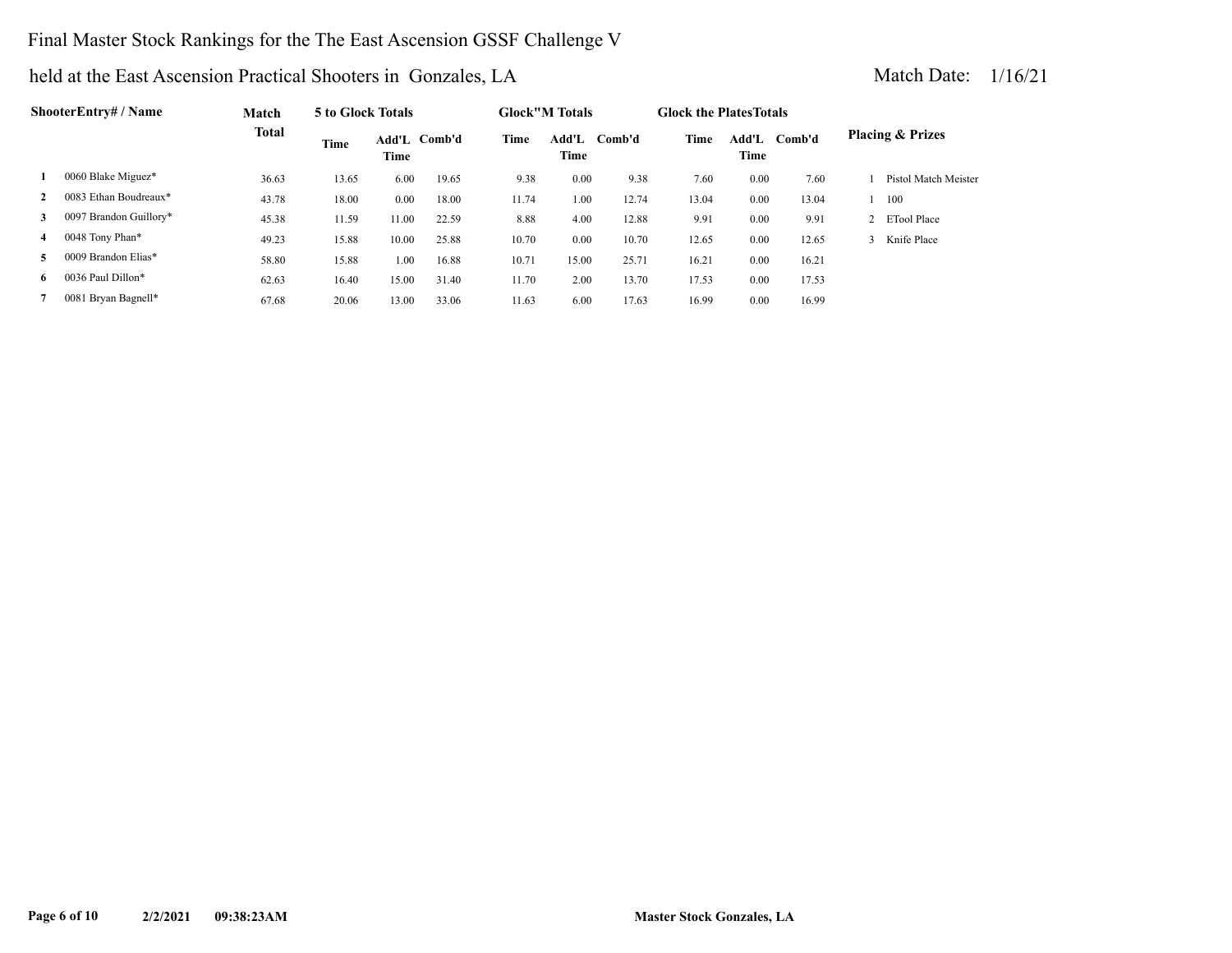#### Final SubCompact Rankings for the The East Ascension GSSF Challenge V

### held at the East Ascension Practical Shooters in Gonzales, LA Match Date: 1/16/21

| <b>ShooterEntry#/Name</b> |                     | Match        | 5 to Glock Totals |       |              | <b>Glock</b> "M Totals |                         | <b>Glock the Plates Totals</b> |       |               |        |                             |
|---------------------------|---------------------|--------------|-------------------|-------|--------------|------------------------|-------------------------|--------------------------------|-------|---------------|--------|-----------------------------|
|                           |                     | <b>Total</b> | Time              | Time  | Add'L Comb'd | Time                   | Add'L<br>Comb'd<br>Time |                                | Time  | Add'L<br>Time | Comb'd | <b>Placing &amp; Prizes</b> |
|                           | 0032 Paul Dillon*   | 47.64        | 16.53             | 4.00  | 20.53        | 11.84                  | 1.00                    | 12.84                          | 14.27 | 0.00          | 14.27  | 100                         |
|                           | 0044 Tony Phan*     | 49.03        | 17.75             | 4.00  | 21.75        | 11.45                  | 2.00                    | 13.45                          | 13.83 | 0.00          | 13.83  |                             |
|                           | 0101 Kerry Bailey*  | 64.00        | 23.14             | 2.00  | 25.14        | 18.00                  | 2.00                    | 20.00                          | 18.86 | 0.00          | 18.86  |                             |
| 4                         | 0051 Brett Barclay* | 67.13        | 19.84             | 10.00 | 29.84        | 15.45                  | 4.00                    | 19.45                          | 17.84 | 0.00          | 17.84  | Pistol                      |

 **5** 0066 Barbara Thibodaux\* 68.49 23.91 7.00 30.91 18.85 1.00 19.85 17.73 0.00 17.73  **6** 0072 Matthew Hunady\* 69.29 17.22 10.00 27.22 13.46 7.00 20.46 21.61 0.00 21.61

 **7** 0056 Jeremy Jouette 86.94 15.32 33.00 48.32 14.89 4.00 18.89 19.73 0.00 19.73 1 100 0007 Marcus Christian 90.49 27.02 9.00 36.02 21.51 4.00 25.51 28.96 0.00 28.96 2 Etool **8 9** 0011 Jolie Wright 120.77 30.61 22.00 52.61 28.68 1.00 29.68 38.48 0.00 38.48 3 Knife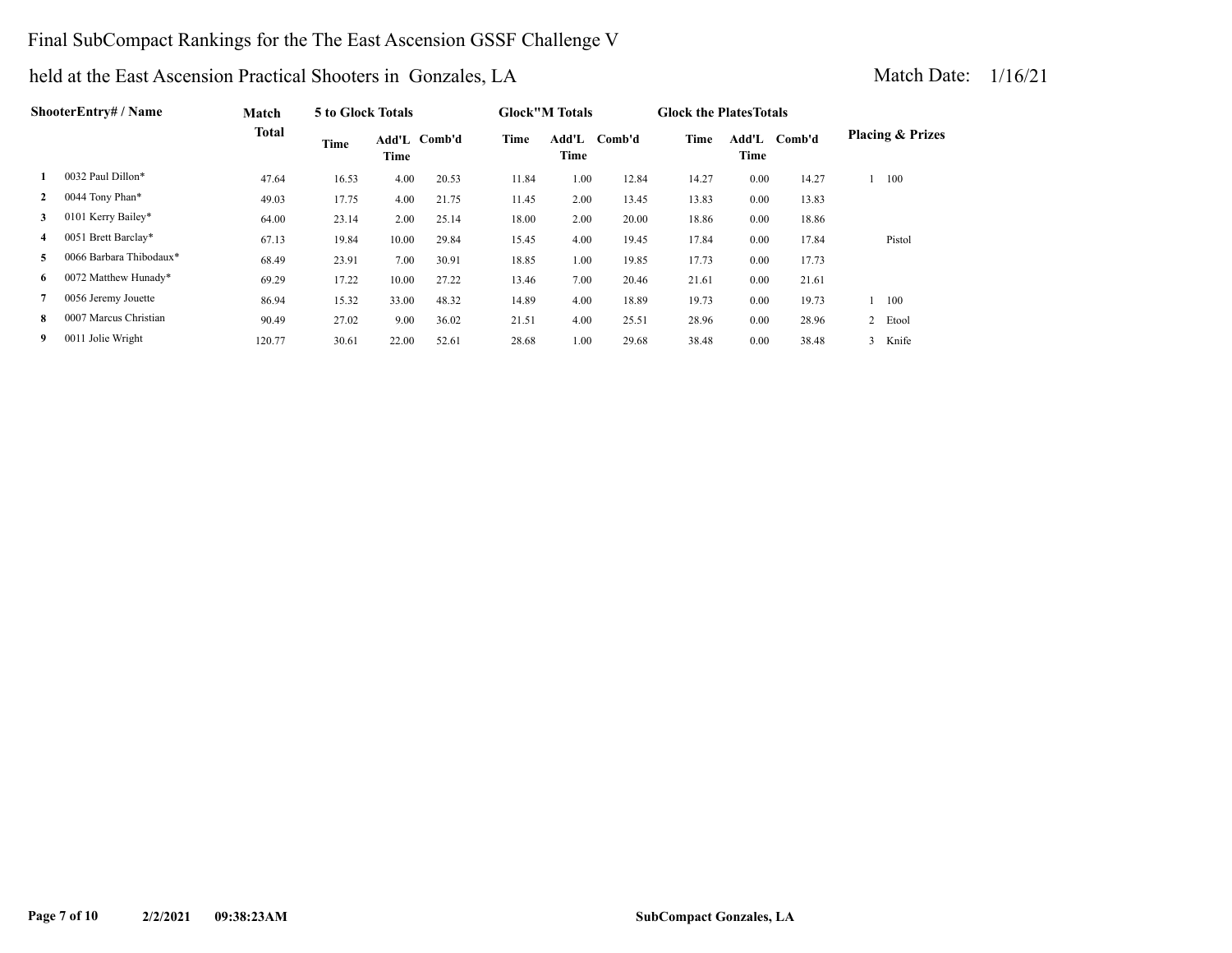#### Final Unlimited Rankings for the The East Ascension GSSF Challenge V

#### held at the East Ascension Practical Shooters in Gonzales, LA Match Date: 1/16/21

#### **Match Total ShooterEntry# / Name Add'L Comb'd Time Time Glock the PlatesTotals Add'L Comb'd Time Time Glock"M Totals Add'L Comb'd Time 5 to Glock Totals Placing & Prizes Time 1** 0059 Blake Miguez\* 36.39 12.41 4.00 16.41 10.11 0.00 10.11 9.87 0.00 9.87 1 100  **2** 0047 Tony Phan\* 42.97 15.37 2.00 17.37 11.23 0.00 11.23 14.37 0.00 14.37  **3** 0035 Paul Dillon\* 46.93 14.54 3.00 17.54 10.62 6.00 16.62 12.77 0.00 12.77  **4** 0017 Stephen Price\* 50.41 15.87 4.00 19.87 11.53 1.00 12.53 18.01 0.00 18.01  **5** 0057 Jeremy Jouette 54.04 15.34 6.00 21.34 14.91 3.00 17.91 14.79 0.00 14.79 1 100 0024 Mason Bullock 59.72 18.17 10.00 28.17 13.66 3.00 16.66 14.89 0.00 14.89 2 Etool **6 7** 0095 Mark Giardina 68.10 23.09 6.00 29.09 17.02 2.00 19.02 19.99 0.00 19.99 3 Knife  **8** 0040 Alvaro Prieto 69.26 18.60 11.00 29.60 11.73 7.00 18.73 20.93 0.00 20.93  **9** 0063 Michael Esterly 82.43 10.13 44.00 54.13 9.02 5.00 14.02 14.28 0.00 14.28  **10** 0003 Leonard Thornton 83.57 19.52 22.00 41.52 15.94 4.00 19.94 22.11 0.00 22.11 **11** 0088 Donna Laird 88.53 21.78 18.00 39.78 22.18 0.00 22.18 26.57 0.00 26.57  **12** 0012 Jolie Wright 107.39 25.10 24.00 49.10 23.79 0.00 23.79 34.50 0.00 34.50  **13** 0086 Frank Cassady IV 123.93 23.06 49.00 72.06 21.23 1.00 22.23 29.64 0.00 29.64  **14** 0050 Lionel Smith 126.50 23.76 25.00 48.76 19.41 27.00 46.41 31.33 0.00 31.33  **15** 0031 Tori Bullock 199.49 28.53 62.00 90.53 27.59 12.00 39.59 39.37 30.00 69.37  **16** 0082 Paul Murray 202.14 23.17 71.00 94.17 29.87 19.00 48.87 49.10 10.00 59.10  **17** 0015 Jimmy Wright 408.84 42.83 91.00 133.83 42.84 41.00 83.84 91.17 100.00 191.17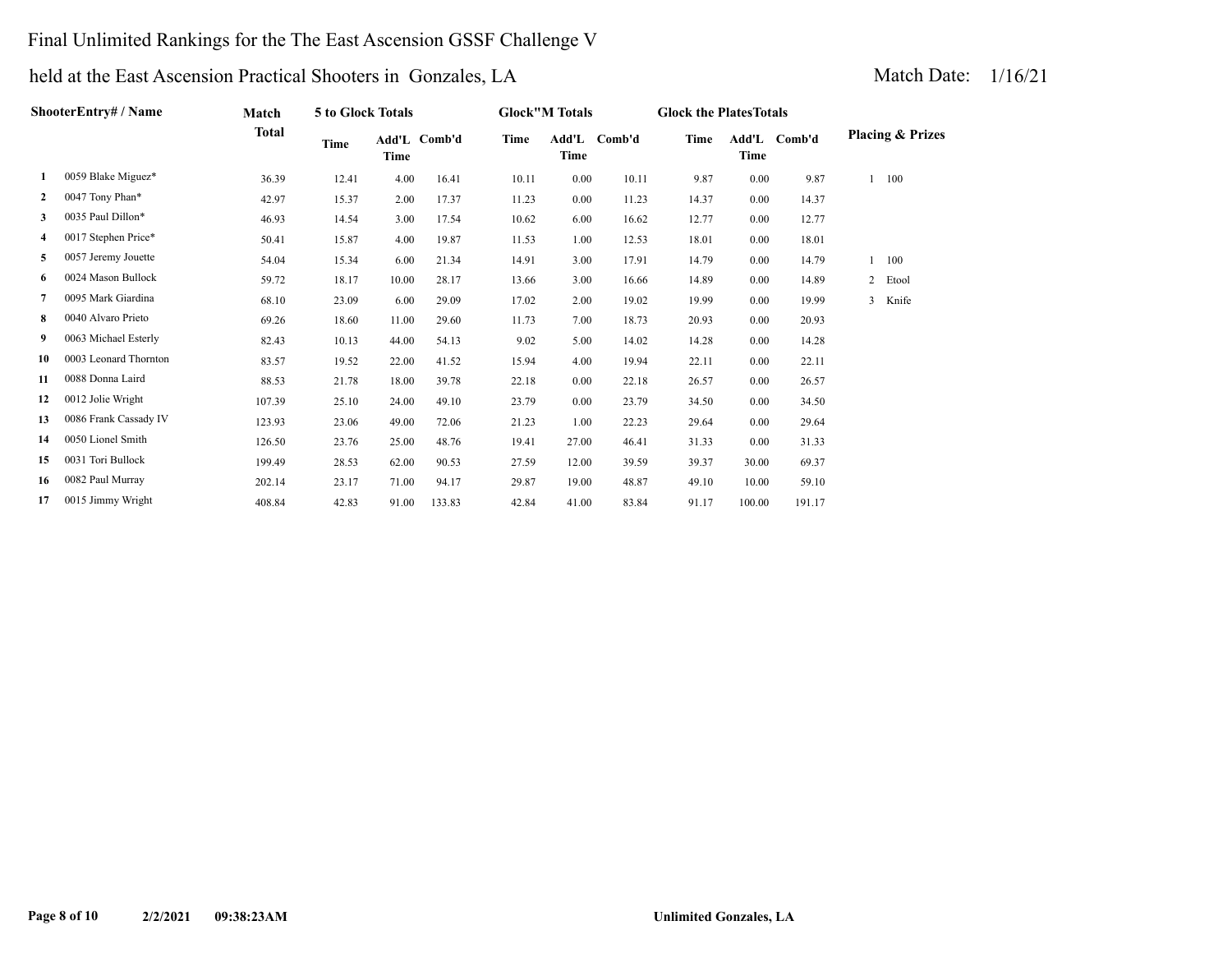**Final Team Rankings for the The East Ascension GSSF Challenge V**

| Civilian        |        |                  |                                                      |
|-----------------|--------|------------------|------------------------------------------------------|
| <b>Standing</b> | Score  | <b>Team Name</b> | <b>Team Members</b>                                  |
|                 | 306.64 | Bayou Dragons    | Lawrence Whited, Michael Aldridge, Brigette Aldridge |